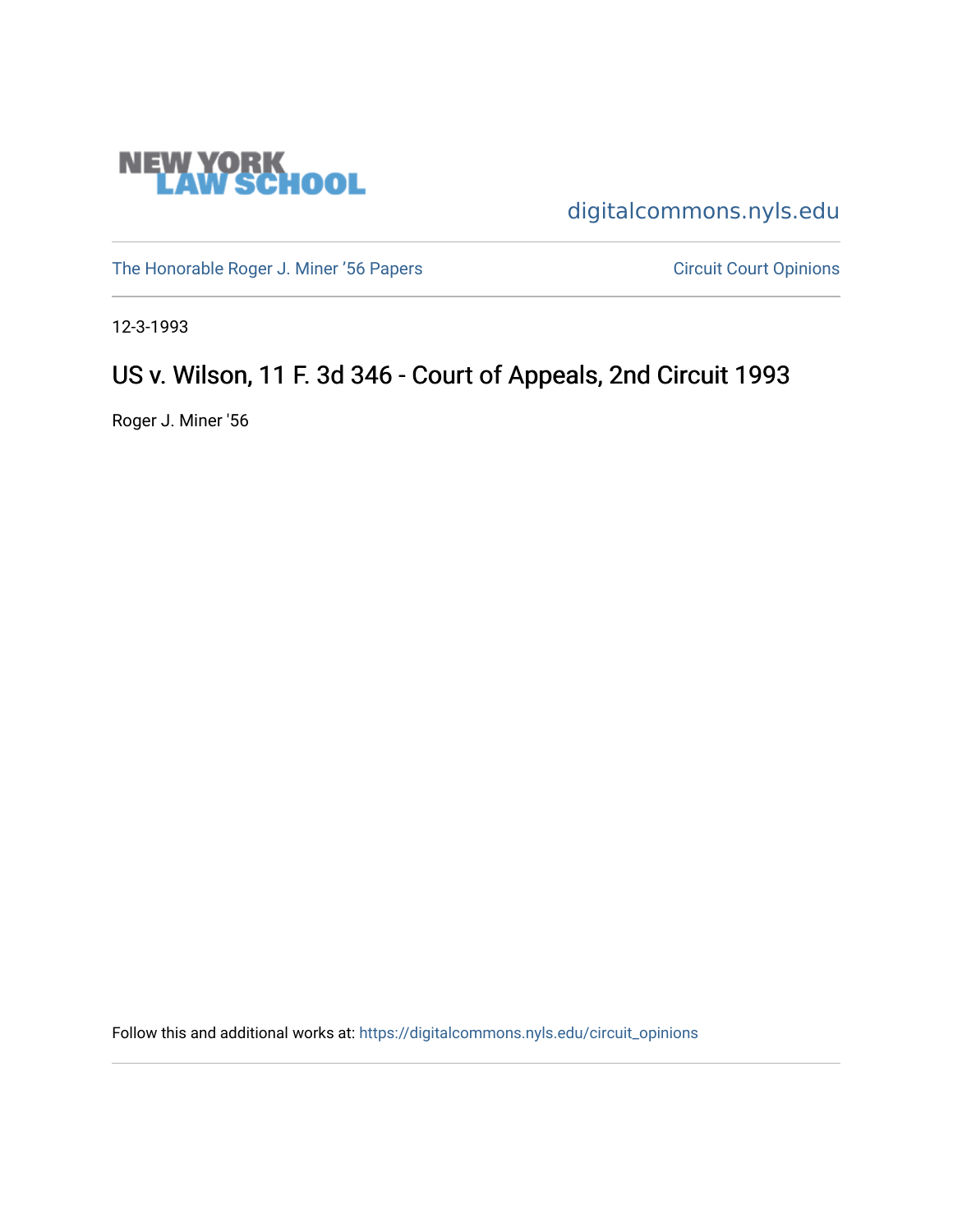#### 11 F.3d 346 (1993)

#### **UNITED STATES of America, Appellee,**

 $\mathbf{V}$ 

Claudia WILSON, also known as Claudia Alban; Oscar Sanchez; Omar Sanchez; Ferdinand Romero, also known as Feldi, also known as Samuel Red, also known as Colorado; Yhan Rivera, also known as Lucho, also known as Lucha Lopera, also known as Jesus Maria Lopera Castro, also known as Carlos Herrera; Herson Y. Hoyos, also known as Jessie; Ricardo Sanchez, also known as Richard, also known as Jose Carmelo Perez-Galban, also known as Franklyn Delacruz, Defendants-Appellants.

Nos. 68, 74-80, Dockets 92-1419(L), 92-1400, 92-1420 to 92-1424 and 92-1427.

#### United States Court of Appeals, Second Circuit.

Argued September 10, 1993. Decided December 3, 1993.

\*347 \*348 Stephen R. Lewis, Stephens, Buderwitz, Baroni, Reilly & Lewis, White Plains, NY, for defendant-appellant 348 Claudia Wilson.

Lawrence Sheehan, Alemany, Laskorski & Sheehan, Scarsdale, NY, for defendant-appellant Oscar Sanchez.

Omar Sanchez, pro se.

Faith Colangelo, Dobbs Ferry, NY, for defendant-appellant Ferdinand Romero.

David L. Lewis, New York City, for defendant-appellant Yhan Rivera.

Robert M. Beecher, Law Office of Robert Beecher, New York City, for defendant-appellant Herson Y. Hoyos.

David M. Samel, White Plains, NY, for defendant-appellant Ricardo Sanchez.

Ira M. Feinberg, Asst. U.S. Atty., S.D.N.Y., New York City (Mary Jo White, U.S. Atty., James A. Goldston, John W. Auchincloss II, Asst. U.S. Attys., of counsel), for appellee.

Before: NEWMAN, Chief Judge, and PIERCE and MINER, Circuit Judges.

MINER, Circuit Judge:

349

Defendants-appellants Claudia Wilson, Oscar Sanchez ("Oscar"), Omar Sanchez ("Omar"), Ferdinand Romero, Yhan Rivera, Herson Hoyos and Ricardo Sanchez ("Ricardo") appeal from judgments of conviction and sentence entered in the United States District Court for the Southern District of New York (Brieant, C.J.) on July 21 and July 27, 1992, following a jury trial, convicting them of narcotics and narcotics-related offenses arising out of conspiracies to import and distribute cocaine. All of the defendants were convicted of conspiracy to distribute and possess with intent to distribute cocaine, in violation of 21 U.S.C. §§ 846 & 841(b)(1)(A) (1988 & Supp. III 1992). In addition, Ricardo and Wilson were convicted of conspiracy to import into the United States more than 500 grams of cocaine, in violation of 21 U.S.C. §§ 952(a), 960(a)(1) & 963 (1988), of importing cocaine into the United States (two counts), in violation of 21 U.S.C. §§ 952(a), 960(a)(1) and 960(b)(2) (1988 & Supp. III 1992), and of knowingly employing a minor to violate the narcotics laws, in violation of 21 U.S.C. § 861(a)(1) (1988). The appellants also were convicted of the following offenses: Wilson, on one count of distributing and possessing with intent to distribute cocaine and one count of possessing with intent to distribute cocaine, in violation of 21 U.S.C. §§ 841(a)(1) & 841(b)(1)(B); Ricardo, on two counts of distributing and possessing with intent to distribute cocaine and one count of possessing with intent to distribute cocaine, in violation \*349 of 21 U.S.C. §§ 841(a)(1) & 841(b)(1)(B) and one count of using a firearm during and in relation to a drug trafficking offense, in violation of 18 U.S.C. § 924(c) (1988 & Supp. III 1992); Oscar, on two counts of possessing with intent to distribute cocaine, in violation of 21 U.S.C. §§ 841(a)(1) & 841(b)(1)(B); Omar, on one count of distributing and possessing with intent to distribute cocaine, in violation of 21 U.S.C. §§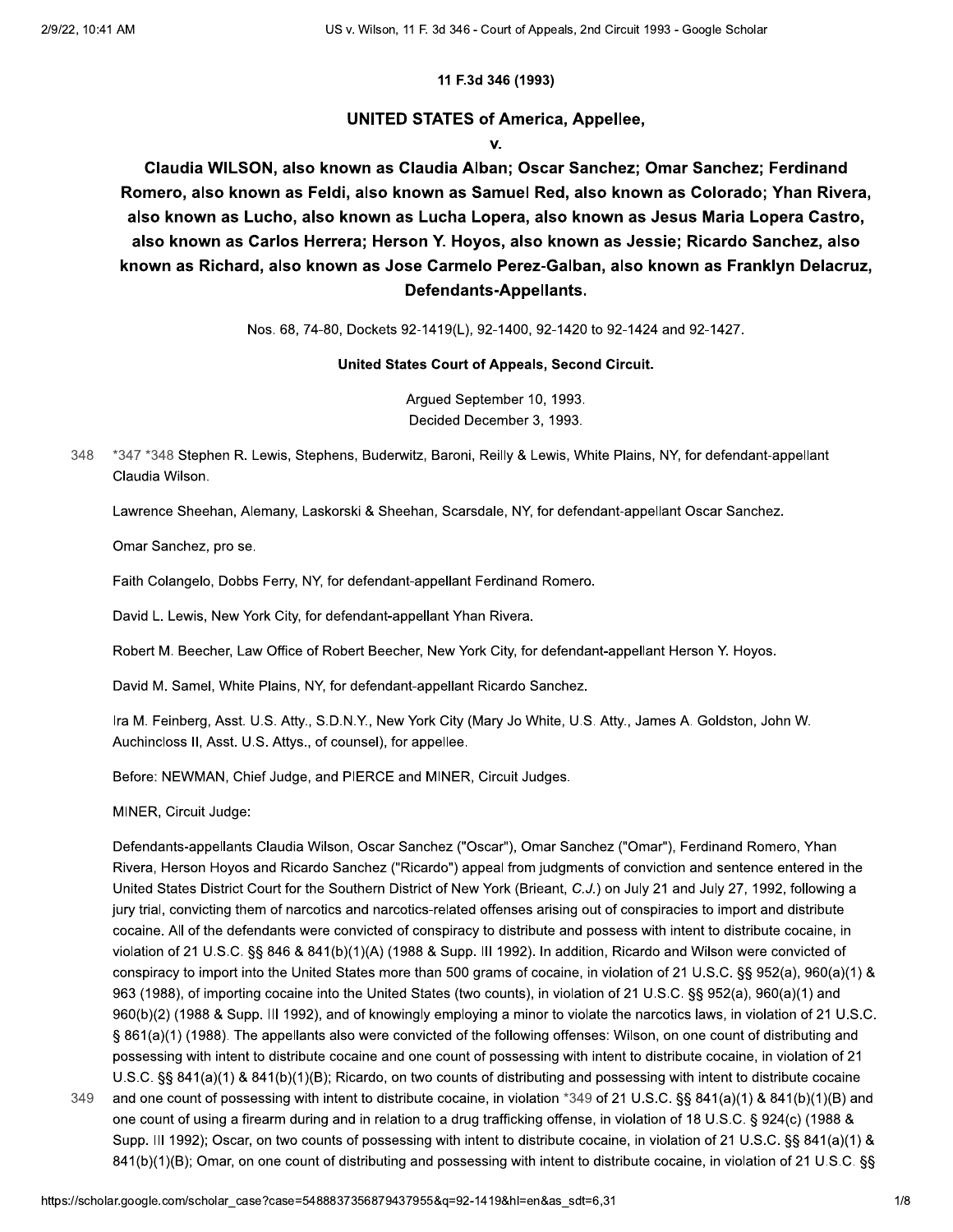841(a)(1) & 841(b)(1)(C); Romero, on two counts of distributing and possessing with intent to distribute cocaine, in violation of 21 U.S.C. §§ 841(a)(1) & 841(b)(1)(C); Rivera, on four counts of distributing and possessing with intent to distribute cocaine and three counts of possessing with intent to distribute cocaine, in violation of 21 U.S.C. §§ 841(a)(1), 841(b)(1)(B) and 841(b)(1)(C); and Hoyos, of two counts of distributing and possessing with intent to distribute cocaine and two counts of possessing with intent to distribute cocaine, in violation of 21 U.S.C. §§ 841(a)(1), 841(b)(1)(B) & 841(b)(1)(C) and one count of using a firearm during and in relation to a drug trafficking offense, in violation of 18 U.S.C. § 924(c).

## **BACKGROUND**

The indictments in this case were the culmination of a seventeen-month investigation conducted by the Mid-Hudson Drug Enforcement Task Force (the "Task Force"), a joint federal, state and local task force based in Newburgh, New York. Although focusing initially on suspected cocaine distributors in the Newburgh area, the investigation ultimately uncovered a group of distributors, based in Queens, New York, who were importing cocaine from Central and South America and supplying cocaine to the Newburgh distributors.

The evidence adduced at trial revealed that the seven appellants were members of a conspiracy to distribute cocaine and crack from January of 1990 until the last four of them were arrested in September of 1991. Ricardo and Wilson, who are husband and wife, were the leaders of the importation and distribution conspiracies. The two oversaw the importation of cocaine and the distribution of cocaine to other members of the conspiracy in, among other locations, Queens, Bronx and the Newburgh area.

Appellants Oscar and Omar, brothers of Ricardo, and appellants Rivera and Hoyos also were based in Queens and, in association with Ricardo and Wilson, distributed cocaine in the Newburgh area and other locations. Hoyos is the cousin of Wilson and was a close associate of Wilson and Ricardo, assisting them in the delivery of cocaine and the collection of proceeds from the sale of cocaine. Hoyos also acted as a supplier for Wilson and Ricardo and other members of the conspiracy. Rivera also was a close associate of Wilson and on several occasions supplied her with cocaine for distribution to other members of the conspiracy. After moving to Newburgh in March of 1990, Rivera engaged in the distribution of cocaine and crack on a continuing basis. Appellant Romero was a Beacon, New York-based cocaine distributor who purchased cocaine supplies from, among others, Ricardo, Wilson, Omar and Rivera.

The initial indictment in this case was filed on April 1, 1991. A third superseding indictment was filed on January 6, 1992, naming the seven appellants in this case. In response to a pretrial motion, the district court dismissed without prejudice Count One of the third superseding indictment, which charged the conspiracy to distribute cocaine, for violation of the Speedy Trial Act, 18 U.S.C. §§ 3161-3174 (1988).

A twenty-four count fourth superseding indictment ("the Indictment") was filed on January 14, 1992 and was identical to the January 6 indictment. Count One of the Indictment charged that, from January of 1990 through the date of the Indictment, the seven appellants and others conspired to distribute and possess with intent to distribute five kilograms and more of cocaine and fifty grams and more of cocaine base, in violation of 21 U.S.C. §§ 841(b)(1)(A) and 846. Count Two charged that from April of 1990 through the date of the Indictment Ricardo, Wilson and others conspired to import into the United States five hundred grams and more of cocaine, in violation of 21 U.S.C. §§ 952(a), 960(a)(1), 960(b)(2) and 963. The

350 remaining counts charged the individual defendants \*350 with various substantive narcotics and firearms offenses.

The trial commenced on January 21, 1992 and concluded on March 13, 1992. The testimony at trial included that of coconspirators Gustavo Ospina-Roldan, an established Newburgh cocaine distributer, Christian Rojas, Diana Mereness and Hugo Jaramillo, each of whom had pleaded guilty to various offenses related to the conspiracy and cooperated with the Government. Prior to submitting the case to the jury, the district court dismissed two of the counts of the Indictment. The jury found all seven appellants guilty of the conspiracy charged in Count One and further found that the objects of the conspiracy included the distribution of five kilograms or more of cocaine and fifty grams or more of cocaine base. The jury acquitted Oscar on Count Nine, which charged that in May of 1990 he possessed with intent to distribute fifty grams and more of crack cocaine, and convicted all defendants on all remaining counts. The defendants were sentenced on July 20 and 27, 1992 to terms of imprisonment ranging from 384 months for Ricardo and Oscar to 144 months for Omar and Romero.

## **DISCUSSION**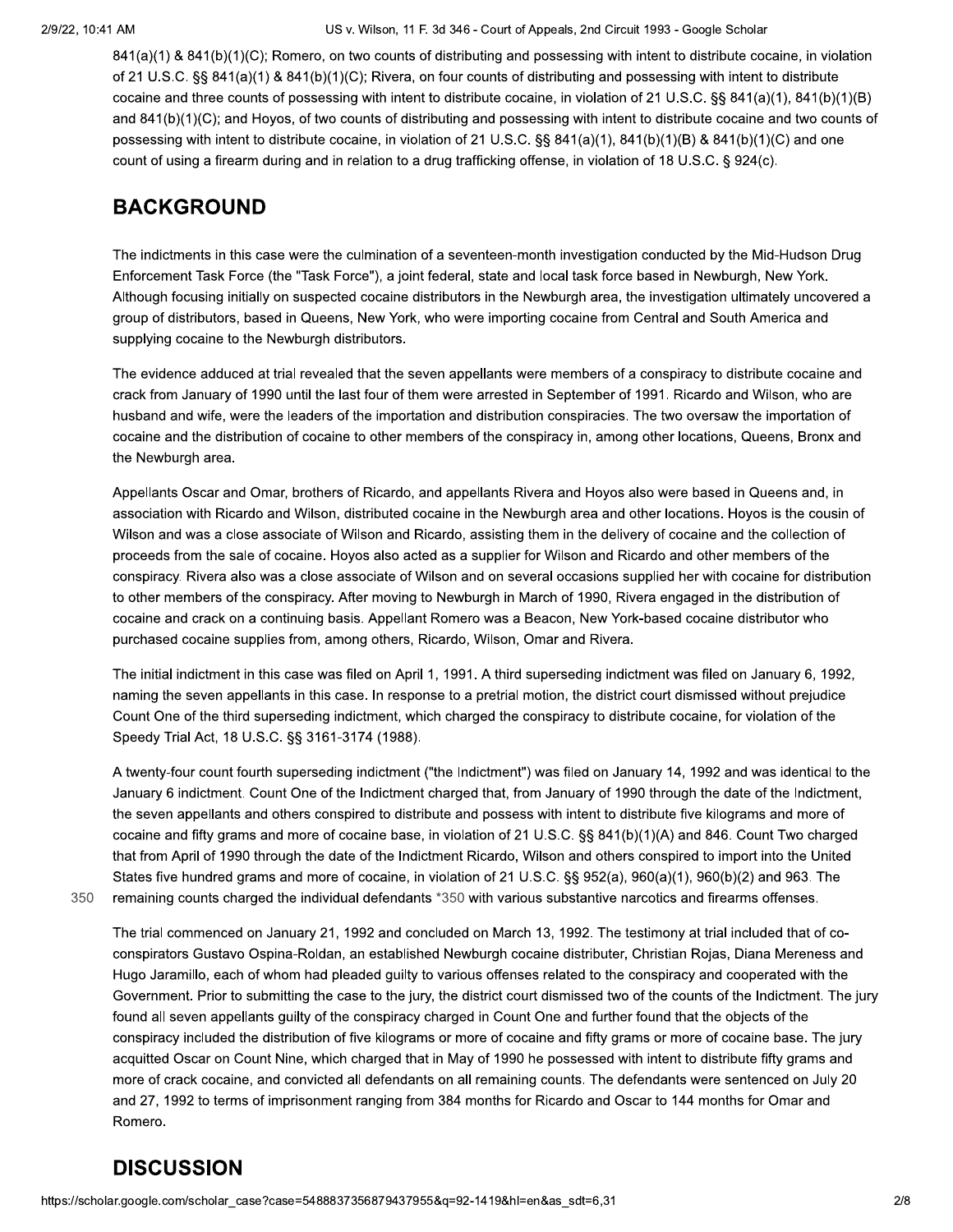The appellants contend that the district court committed numerous errors during the pretrial hearings and during the course of the eight-week trial.

## 1. Search of Oscar Sanchez's Apartment

Oscar challenges the decision of the district court, after a suppression hearing, to admit evidence seized during a November 10, 1990 search of his apartment and statements he made during and shortly after this search. At 2:00 a.m. on the morning of November 10, agents of the Task Force went to an apartment located at 37-46 80th Street in Jackson Heights, Queens where, according to their information, members of the Sanchez family resided. The agents' purpose in going to the apartment was to arrest Ricardo or to obtain information regarding his whereabouts. DEA Special Agent Patrick Cardiello knocked on the door of the apartment. With Agent Cardiello were four other Task Force members, who had their guns drawn and pointed either in the air or toward the ground. Oscar, fully dressed, answered the door, at which time Agent Cardiello identified the group as police officers and, according to the agents' version of the facts, requested permission to search the apartment.

Oscar asked the officers what they were searching for, to which Agent Cardiello replied "drugs and guns." This conversation took place in English. At this time, according to the agents' version, Oscar consented to the search. During the ensuing search, the agents seized a .25-caliber handgun apparently belonging to Oscar.

Oscar's version of what occurred that morning differs from that of the agents. According to Oscar, the officers pointed their guns at him and did not ask permission to enter the apartment. He alleges that they placed him against the wall of the apartment, frisked him and proceeded to search the apartment, asking for consent only when they had nearly completed the search. It is clear, however, that at no time during the course of these events did the officers inform Oscar that he had a right to refuse to consent to the search. Moreover, there is evidence that Oscar had only a limited working knowledge of English and a limited education, consisting of only two years of high school in Colombia.

Until the time the agents seized the handgun, Oscar was not, according to the agents, in custody and was free to ask the agents to leave. After the handgun was found, Agent Cardiello made phone calls to the New York Police and to the United States Attorney's Office; only during this short interval was Oscar apparently not free to ask the agents to leave. The agents then notified Oscar that they were not going to arrest him, and he gave them an address where they could find Ricardo. The agents left the apartment at approximately 3:15 a.m.

Upon discovering that the address provided by Oscar was erroneous, Detective Sergeant Michael Truncale and Detective Ellsworth Weygant headed back to the apartment. On their way, they encountered Oscar, who was walking on the street. 351 Detective \*351 Weygant told Oscar that they needed more information and, at Weygant's request, Oscar joined the officers in their car. The agents spent the next two-and-one-half hours attempting to locate Ricardo. During this time, Oscar told the two agents that he used to sell cocaine but no longer did so. At his request, the agents took Oscar home about 6:30 a.m. Oscar was not arrested until September 4, 1991-ten months later.

In a January 15, 1992 opinion ruling on the suppression motions, the district court credited the testimony of the Task Force agents and found that, viewing the totality of the circumstances, the Government had established by a preponderance of the evidence that Oscar had consented to the search and that this consent was the product of his free and unconstrained choice, rather than his mere acquiescence in a show of authority. The .25-caliber handgun subsequently was introduced at trial, and, at sentencing, it served as the basis for a two-level enhancement to Oscar's offense level. See U.S.S.G. § 2D1.1(b)(1) (providing for two-level enhancement to narcotics offense if a firearm was possessed during its commission). The district court also concluded that the statements made by Oscar during and after the search were admissible, despite the fact that he had not been given Miranda warnings, because the statements were not the product of a custodial interrogation.

Whether an individual has consented to a search is a question of fact to be determined by the "totality of all the circumstances." Schneckloth v. Bustamonte, 412 U.S. 218, 227, 93 S.Ct. 2041, 2048, 36 L.Ed.2d 854 (1973). Consent must be a product of that individual's free and unconstrained choice, see *United States v. Arango-Correa*, 851 F.2d 54, 57 (2d Cir.1988), rather than a mere acquiescence in a show of authority, see United States v. Vasquez, 638 F.2d 507, 524 (2d) Cir.1980), cert. denied, 450 U.S. 970, 101 S.Ct. 1490, 67 L.Ed.2d 620 (1981).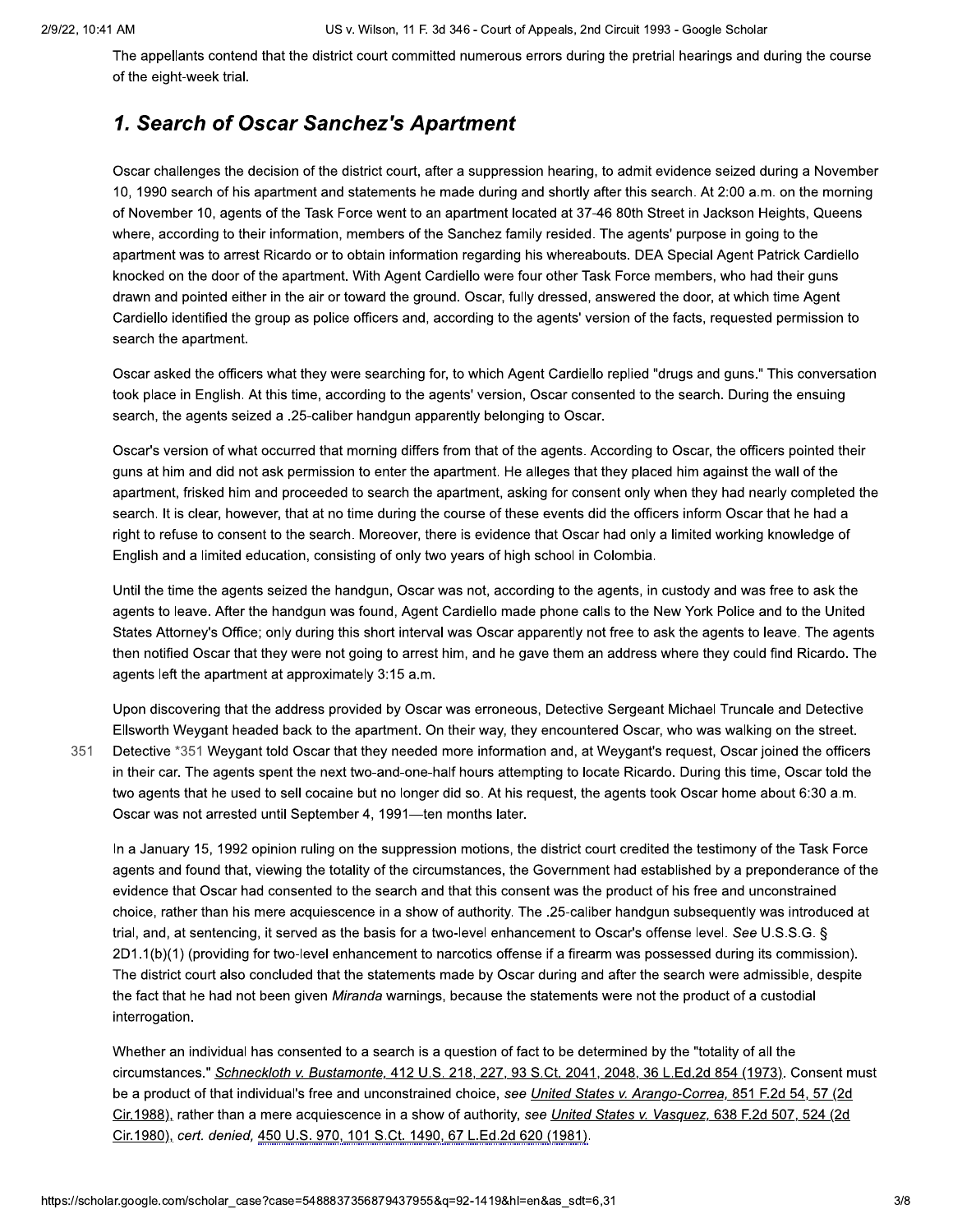Oscar's limited education and knowledge of the English language, coupled with the fact that he was not informed of his right to refuse consent to the search, cause us to doubt whether Oscar actually consented to this search, particularly in light of the intrusive nature of the agents' entry into the apartment. But we need not decide the question of consent, for we conclude that the introduction of the handgun at trial, as to Oscar, was harmless error.

In order to determine that a particular error was harmless, when that error involves a constitutional violation, we must be satisfied that there was no "reasonable possibility that the evidence complained of might have contributed to the conviction," Chapman v. California, 386 U.S. 18, 23, 87 S.Ct. 824, 827, 17 L.Ed.2d 705 (1967) (quoting *Fahy v. Connecticut*, 375 U.S. 85, 86-87, 84 S.Ct. 229, 230, 11 L.Ed.2d 171 (1963)), and that the error was harmless beyond a reasonable doubt, id. at 24. See also Brecht v. Abrahamson, U.S., 113 S.Ct. 1710, 1713, 123 L.Ed.2d 353 (1993). Oscar was convicted of conspiracy to distribute and possess with intent to distribute cocaine and cocaine base and of two substantive counts of possessing with intent to distribute cocaine, in violation of 21 U.S.C. § 841. The evidence introduced at trial establishing Oscar's guilt on these charges was, as the district court found, "overwhelming." This evidence included the eyewitness testimony of three co-conspirators who were cooperating with the Government, which clearly established Oscar's quilt of the possession with intent to distribute counts and unequivocally linked him to the conspiracy.

Although we recognize that guns are often viewed as "tools of the trade" of narcotics dealers, see, e.g., United States v. Torres, 901 F.2d 205, 235 (2d Cir.), cert. denied, 498 U.S. 906, 111 S.Ct. 273, 112 L.Ed.2d 229 (1990), in this case we believe the handgun was only remotely related to establishing Oscar's guilt of the narcotics offenses. In light of the overwhelming evidence bearing directly on the narcotics offenses, we are convinced that the admission of the handgun, even if it was improper, was harmless beyond any reasonable doubt. Cf. United States v. Lynch, 934 F.2d 1226, 1233-34 (11th Cir.1991) (admission of firearms was harmless error as to counts not involving firearms), cert. denied, U.S. 112 S.Ct. 885, 116 L.Ed.2d 788 (1992).

352 \*352 Oscar next argues that the statements he made to the agents in the apartment and in the agent's car should have been suppressed because he was not advised of his Miranda rights. We reject this argument because we find that the district court properly concluded that there was no Miranda violation since Oscar was not in custody at the time the statements at issue were made. See Beckwith v. United States, 425 U.S. 341, 346-47, 96 S.Ct. 1612, 1616, 48 L.Ed.2d 1 (1976); United States v. Mitchell, 966 F.2d 92, 98 (2d Cir.1992).

## 2. Speedy Trial Act Violation

Rivera, Hoyos and Romero argue that the district court erred in failing to grant a pre-trial motion to dismiss the January 6, 1992 indictment with prejudice for a conceded violation of the Speedy Trial Act. The district court dismissed Count One of that indictment, but did so without prejudice. Later that same day, the Government asked for, and the grand jury returned, the Indictment, which was identical to the third superseding indictment.

The Speedy Trial Act requires that any indictment charging an individual with the commission of an offense must be filed within thirty days from the date that individual was arrested. 18 U.S.C. § 3161(b). Here, the Government conceded that there were unexcused delays of at most forty-two days for Rivera, fourteen days for Hoyos and thirty-one days for Romero. Rivera, Hoyos and Romero were arrested in late October and early November of 1990. All defense counsel agreed to continuances, and a Magistrate Judge entered orders of continuance, postponing for thirty days the time by which the Government was required to obtain an indictment. See 18 U.S.C. § 3161(h)(8)(A). Subsequently, the Government—again with the consent of all defense counsel—requested several thirty-day extensions to the orders of continuance. The Magistrate Judge granted these extensions through April 1, 1991, the date on which Rivera, Hoyos and Romero finally were indicted for the first time. The unexcused delays can be traced to the procedure used by the Government to request the extensions to the orders of continuance. Apparently, although these requests were timely made, or were at most a few days late, the Magistrate Judge failed to act upon the reguests when they were filed and in several instances delayed acting for more than two weeks. Since the continuances had expired in the interim, the delays attributable to the Magistrate Judge's inaction were not excludable under the Speedy Trial Act. See United States v. Tunnessen, 763 F.2d 74, 76-78 (2d Cir.1985). The district court found that these delays did not justify a dismissal of the indictment with prejudice.

The determination of whether to dismiss an indictment with or without prejudice is committed to the discretion of the district court, see United States v. Giambrone, 920 F.2d 176, 180 (2d Cir.1990), and we will reverse such a determination only upon a finding that the district court abused its discretion, see id. at 181. In determining whether to dismiss with or without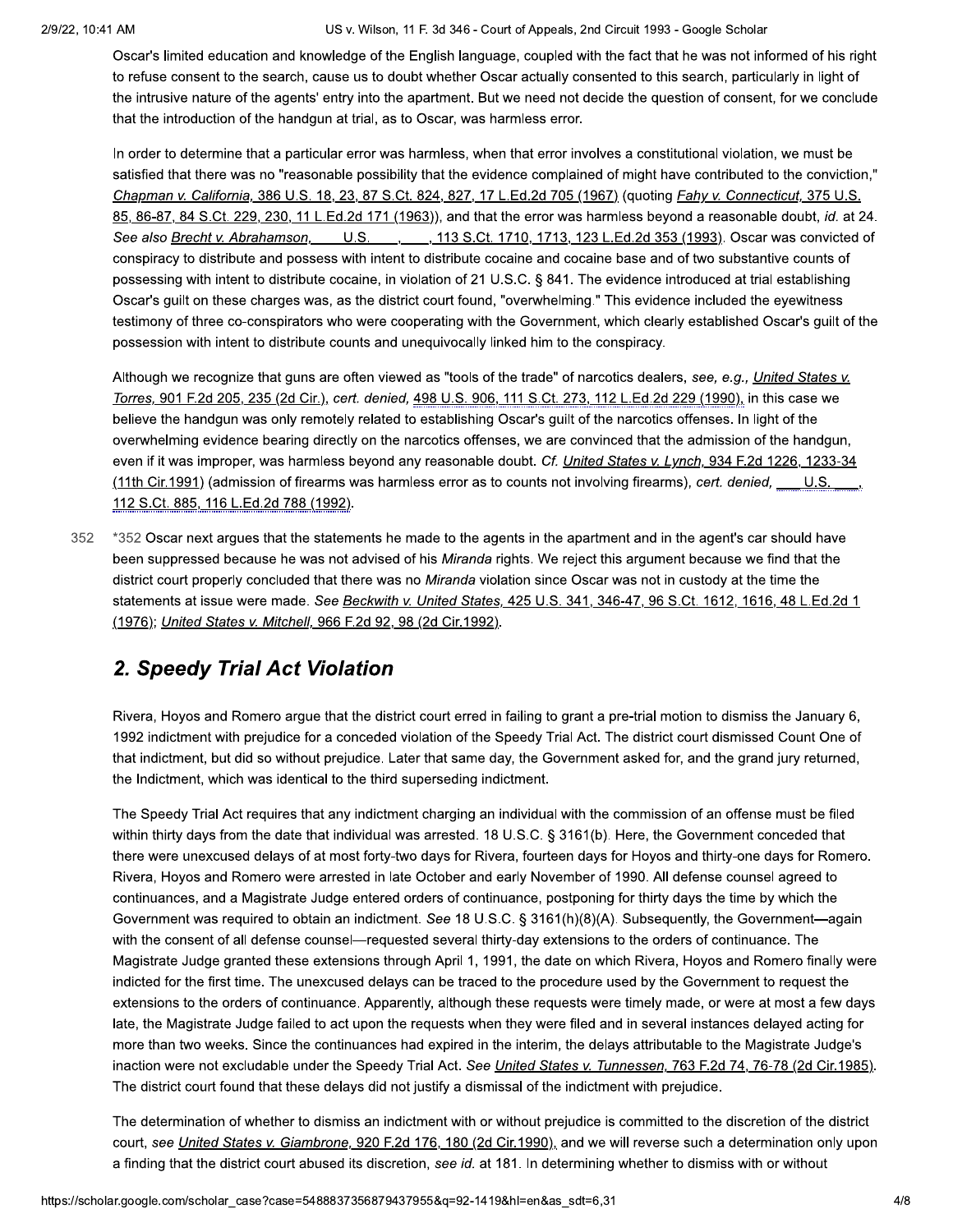prejudice, the Speedy Trial Act requires the district court to consider "the seriousness of the offense; the facts and circumstances of the case which led to the dismissal; and the impact of a reprosecution on the administration of [the Speedy Trial Act] and on the administration of justice." 18 U.S.C. § 3162(a)(2). In addition to these statutory factors, the Supreme Court has indicated that prejudice to the defendant should also be considered. See United States v. Taylor, 487 U.S. 326, 334, 108 S.Ct. 2413, 2418, 101 L.Ed.2d 297 (1988); United States v. Wells, 893 F.2d 535, 539-40 (2d Cir.1990). In evaluating the circumstances leading to the dismissal and the impact of reprosecution on the administration of the Speedy Trial Act and on the administration of justice, "the court may properly take into account a demonstrably lackadaisical attitude on the part of the government attorney in charge of the case or a pattern of dilatory practices on the part of the United States Attorney's office in the district in question." Giambrone, 920 F.2d at 180 (citing Taylor, 487 U.S. at 338-39, 108 S.Ct. at 2420); see also Wells, 893 F.2d at 539 (dismissal with prejudice may be appropriate where there is bad faith or a neglectful attitude on the part of the Government).

353 \*353 We find that the district court properly evaluated these factors in deciding that the dismissal should be without prejudice and did not abuse its discretion. First, the district court found that the narcotics charges were "very serious." See Taylor, 487 U.S. at 328, 338, 108 S.Ct. at 2415, 2420 (narcotics charges involving 400 grams of cocaine "serious"). Next, the district court considered the length of the unexcused delays and determined that these delays did not prejudice these appellants in any way. See Wells, 893 F.2d at 539-40 (32-day delay caused no prejudice). Indeed, these appellants had consented to the delays and cannot now complain that they were harmed by them. See United States v. Carrethers, 613 F.Supp. 185, 187 (S.D.N.Y.1985). The district court further determined that a dismissal with prejudice would not benefit the administration of the Speedy Trial Act. In particular, the district court found that the prosecutors assigned to the case had not exhibited a lackadaisical attitude toward the Speedy Trial Act, nor had the United States Attorney's office exhibited a pattern of neglect that would justify dismissal with prejudice. While we believe the Government bears some responsibility for the Speedy Trial Act violations, these violations were adequately redressed by requiring the Government to seek another indictment. See Taylor, 487 U.S. at 342, 108 S.Ct. at 2422. Finally, the district court found that the administration of justice would not be served by a dismissal with prejudice, since the case had been brought to trial "as promptly as the Court and the defendants [were] able."

## 3. Search Warrant for Wilson's Apartment

Wilson argues that an affidavit submitted by Agent Cardiello in support of a warrant to search her home, issued on September 5, 1991, included false and misleading information. She also argues that the agents executing the warrant could not have relied upon it in good faith. Wilson's December 23, 1991 motion challenging the warrant was untimely, however. In an October 24, 1991 conference, the district court ordered that all defense motions be filed by December 2, 1991 and that suppression hearings would commence on December 18, 1991. Wilson did not object to the warrant before the deadline and accordingly has waived her right to challenge it. See Fed.R.Crim.P. 12(f). Moreover, Wilson has offered no reasonable excuse for her untimely objection that would justify relief from that waiver. See id.; United States v. Howard, 998 F.2d 42, 52 (2d Cir. 1993).

## 4. Admission of Drug Records and False Identification Against Wilson and **Ricardo Sanchez**

We reject the arguments of Ricardo and Wilson that false identification documents for Ricardo and records of cocaine transactions seized in the September 5, 1991 search of their apartment constituted evidence of uncharged crimes that were unrelated to the conspiracies in this case and should not have been admitted at trial. The district court was well within its discretion in admitting these items. The drug records were, as the district court found, clearly relevant evidence of cocaine transactions made in furtherance of the conspiracy. See, e.g., United States v. Roldan-Zapata, 916 F.2d 795, 805 (2d Cir.1990) (narcotics records relevant to prove conspiracy), cert. denied, 499 U.S. 940, 111 S.Ct. 1397, 113 L.Ed.2d 453 (1991); United States v. Matos, 905 F.2d 30, 34 (2d Cir.1990) (same). Moreover, the use of false identification is relevant and admissible to show consciousness of guilt, see United States v. Morales, 577 F.2d 769, 772 (2d Cir.1978), and to show the means used in the conduct of the conspiracy, see *United States v. Levy*, 865 F.2d 551, 558 (3d Cir.1989) (en banc).

## 5. Severance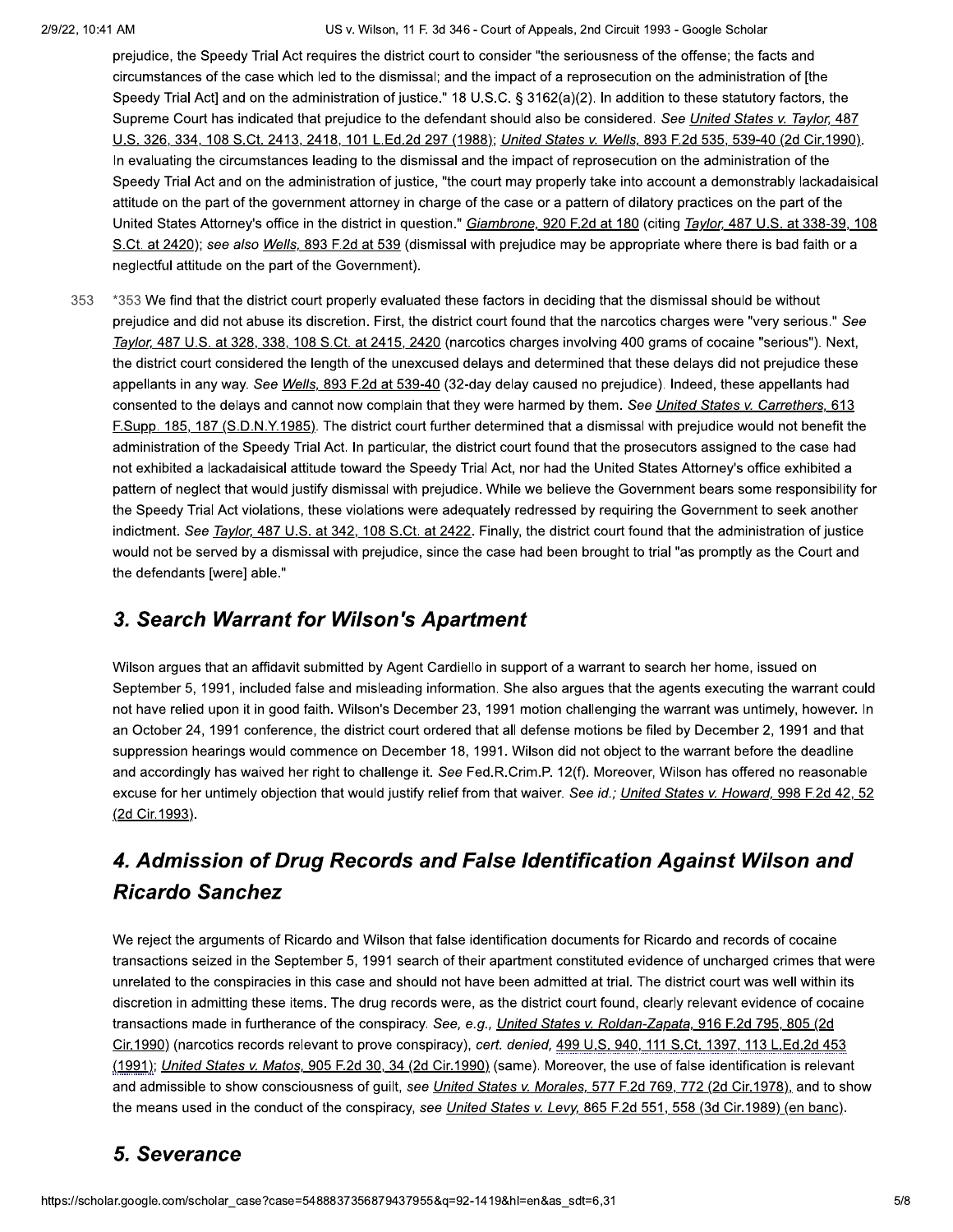#### a. Oscar Sanchez

Oscar contends that the large quantity of evidence presented at trial that was inapplicable to him caused a "prejudicial spillover," justifying a new trial. This argument is without merit. The decision whether to sever a defendant from a joint trial on grounds of alleged prejudice is committed to the sound discretion of the district court, *United States v. Lasanta*, 978 F.2d

1300, 1306 (2d Cir.1992), and a district court's decision \*354 to deny severance based on the likelihood of prejudicial spillover is "virtually unreviewable." Id. (quoting *United States v. Cardascia, 951 F.2d 474, 482 (2d Cir.1991)*). Oscar has offered no compelling reason why the district court should have severed the trial as to him, and we do not believe the district court abused its discretion in refusing to do so.

#### b. Romero

Romero moved prior to trial for severance so that Hoyos, his co-defendant, could testify on his behalf and renewed that motion toward the end of trial. The district court denied both of these motions. Romero argued that Hoyos' testimony would have (1) refuted evidence of cocaine sales made by Hoyos to Romero and (2) established that Hoyos' reference in a taped conversation to a person named "Colorado"—which the evidence showed was Romero's nickname—was to someone other than Romero. Romero submitted a declaration signed by Hoyos under penalty of perjury in which Hoyos stated that he would invoke his Fifth Amendment right to silence at his own trial, but would waive those rights and testify at Romero's trial if Romero were granted a separate trial.

In deciding whether to grant severance based on the defendant's need to call a co-defendant, a district court should consider "(1) the sufficiency of the showing that the co-defendant would testify at a severed trial and waive his Fifth Amendment privilege; (2) the degree to which the exculpatory testimony would be cumulative; (3) the counter arguments of judicial economy; and (4) the likelihood that the testimony would be subject to substantial, damaging impeachment." United States v. Finkelstein, 526 F.2d 517, 523-24 (2d Cir.1975), cert. denied, 425 U.S. 960, 96 S.Ct. 1742, 48 L.Ed.2d 205 (1976); accord United States v. Sliker, 751 F.2d 477, 496 (2d Cir.1984), cert. denied, 470 U.S. 1058, 105 S.Ct. 1772, 84 L.Ed.2d 832 (1985). The district court considered these factors in deciding to deny Romero's motions, and we do not believe this decision was an abuse of discretion. In particular, the district court found that, since Hoyos had not pleaded guilty, it was unrealistic to think that Hoyos would be any more willing to waive his privilege at a separate trial than at the joint trial; that Hoyos' willingness to testify was a last-minute ploy, particularly in light of his unwillingness to testify about who he meant by Colorado; and that Hoyos' testimony would be cumulative, given that Romero could have called any number of witnesses, including himself, who would state that he was not Colorado. Moreover, it is apparent that judicial economy concerns militate against severance in this case since Romero's conduct was closely intertwined with that of the other codefendants and virtually all of the same evidence would have to have been presented again at a separate trial of Romero. Finally, it is clear that substantially all of Hoyos' proffered testimony was subject to damaging impeachment in light of the evidence corroborating the case against Romero.

### 6. Sentencing

All appellants except Rivera challenge the sentences imposed by the district court. We address the following arguments made by the appellants and find their other arguments with regard to sentencing to be without merit.

#### a. Ricardo Sanchez and Wilson

Ricardo and Wilson contest the district court's calculation of their base offense levels under the Sentencing Guidelines. The district court determined their base levels to be thirty-four, finding each to be responsible for at least fifteen kilograms of cocaine. See U.S.S.G. § 2D1.1(c)(5). The district court made the following adjustments to these base offense levels: a fourlevel upward adjustment based on a finding that both Ricardo and Wilson were organizers or leaders of criminal activity involving five or more participants, see id. § 3B1.1(a); a one-level upward adjustment for their employment of a minor, see id. § 2D1.2(a)(2); and a two-level upward adjustment of Ricardo's offense level for obstruction of justice, see id. § 3C1.1. The result was adjusted offense levels of forty-one for Ricardo and thirty-nine for Wilson. Both were in criminal history

category I, which resulted in sentencing ranges of 324 to 405 months for Ricardo and 262 to 327 \*355 months for Wilson. 355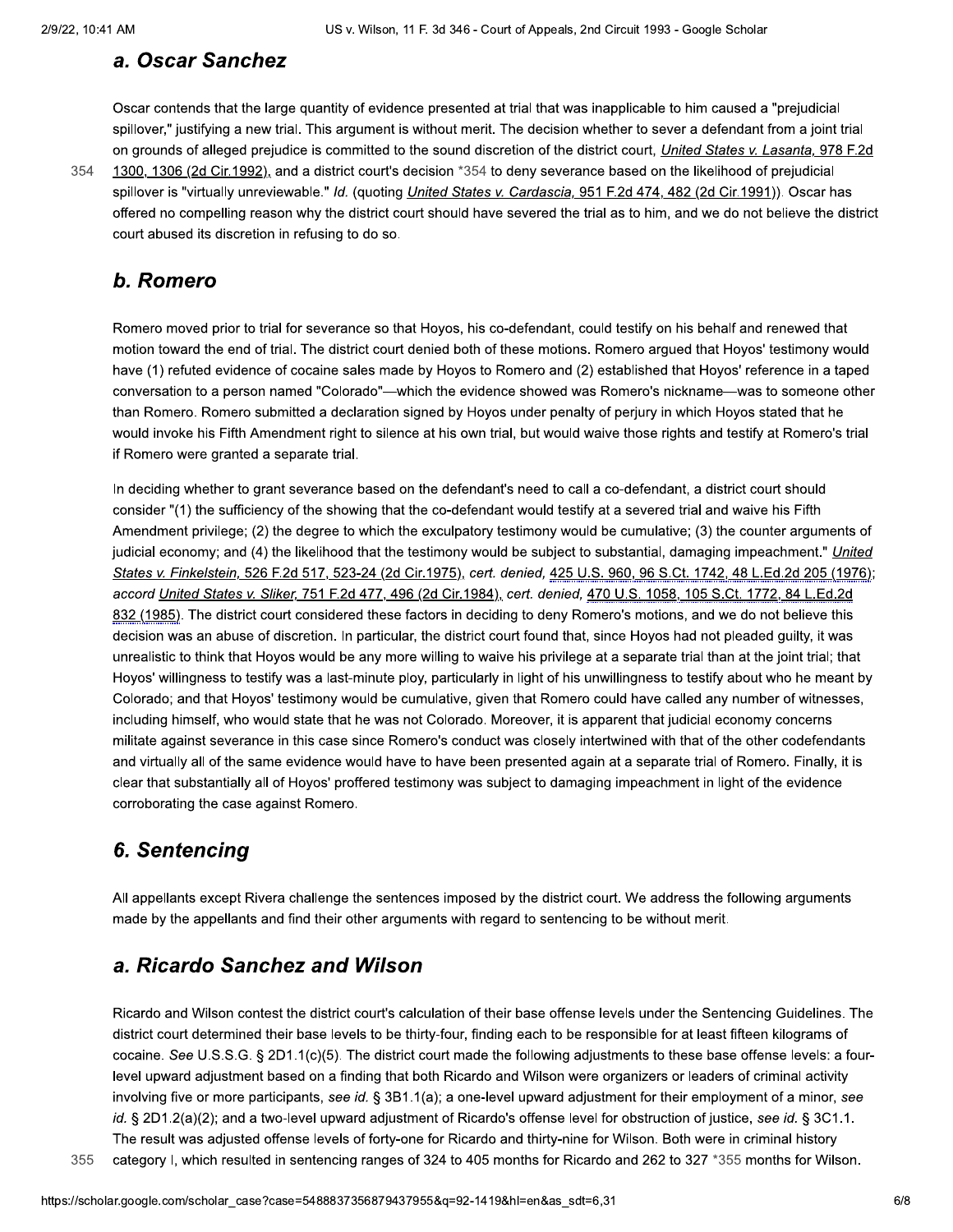The district court sentenced Ricardo to a prison term of 384 months, plus a five-year consecutive sentence for the charge of using a firearm during the commission of drug offenses, and sentenced Wilson to a prison term of 300 months. Ricardo and Wilson object to the district court's finding that they were accountable for more than fifteen kilograms of cocaine, and Ricardo contests the finding that he played a leadership role in the conspiracy.

For purposes of sentencing, "the amount of cocaine involved in an offense is an issue of fact which must be established by a preponderance of the evidence." United States v. Pirre, 927 F.2d 694, 696 (2d Cir. 1991). The district court's findings in this regard are reviewed for clear error. Id. We find that the district court's determination that Ricardo and Wilson should be held accountable for fifteen kilograms of cocaine was amply supported by the evidence. Significantly, the district court found that the drug records of the conspiracy found in Ricardo's and Wilson's apartment alone established that Ricardo and Wilson were involved in the conspiracy to the extent of at least thirty kilograms of cocaine. See United States v. Schaper, 903 F.2d 891, 896-99 (2d Cir.1990) (district court erred in refusing to consider drug records connecting defendant to hundreds of kilos of cocaine beyond small amount actually seized); *United States v. Robins*, 978 F.2d 881, 890 (5th Cir.1992) (ledgers considered in proving amount of marijuana sales); *United States v. Carper*, 942 F.2d 1298, 1303 (8th Cir.) (records of drug sales used in calculating offense level), cert. denied, U.S., 112 S.Ct. 614, 116 L.Ed.2d 636 (1991).

We reject Ricardo's argument that the district court erred in imposing a four-level upward adjustment in recognition of his leadership role in "a criminal activity that involved five or more participants or was otherwise extensive." U.S.S.G. § 3B1.1(a). It cannot be disputed that both the distribution conspiracy and the importation conspiracy each involved five or more individuals, and the record is replete with evidence that Ricardo was the organizer or leader of at least five participants in each conspiracy. We therefore need not decide whether, as the Government contends, section 3B1.1(a) is applicable whenever five or more participants were involved in the criminal activity of which the defendant was an organizer or leader, regardless of how many the defendant personally organized or led. See United States v. Schweihs, 971 F.2d 1302, 1317-18 (7th Cir.1992) (section 3B1.1(a) applicable only where defendant personally organized or led five or more participants); United States v. Reid, 911 F.2d 1456, 1464-65 & n. 8 (10th Cir.1990) (same), cert. denied, 498 U.S. 1097, 111 S.Ct. 990, 112 L.Ed.2d 1074 (1991).

### **b. Oscar Sanchez**

The district court found Oscar to be responsible for approximately two kilograms of crack distributed in the conspiracy, resulting in a base offense level of 38. See U.S.S.G. § 2D1.1(c)(3). The district court applied a two-level enhancement for Oscar's possession of a gun during his offenses, and a two-level enhancement for obstruction of justice, resulting in an adjusted offense level of 42. See id. §§ 2D1.1(b)(1), 3C1.1. Oscar's prior record put him in criminal history category III, resulting in a sentencing range of 360 months to life. The district court sentenced Oscar to a prison term of 384 months. Oscar arques that there was insufficient evidence to hold him accountable at sentencing for the loaded .25-caliber qun that was seized from his apartment during the search in November of 1990. This argument is without merit.

The commentary to the Guidelines explains: "The adjustment [provided by U.S.S.G. § 2D1.1] should be applied if the weapon was present, unless it is clearly improbable that the weapon was connected with the offense." Id. § 2D1.1. application note 3. Here, Oscar kept the loaded gun in the apartment where drugs were stored and the proceeds from drug sales kept. Although the evidence indicates that the last narcotics-related activity in the apartment took place in August of 1990, and the gun was seized some two-and-one-half months later, it was not error for the district court to find that, more likely than not, the gun was in the apartment during the period of drug activity. \*356 Moreover, even if the weapon was seized illegally, the district court was required to consider it if it was possessed during the commission of an offense. See United States v. Tejada, 956 F.2d 1256, 1262-63 (2d Cir.), cert. denied, U.S. 13. S.Ct. 124, 334, 121 L.Ed.2d 80, 252 (1992).

### c. Romero

356

The district court found that Romero was involved in the conspiracy to a lesser extent than the other defendants and that his relevant conduct in the conspiracy implicated only five kilograms of cocaine, resulting in a base offense level of 32. See U.S.S.G. § 2D1.1(c)(6). Based on a criminal history category of I, Romero's sentencing range was 121 to 151 months, and the district court sentenced him to a prison term of 144 months to be followed by a five-year term of supervised release.